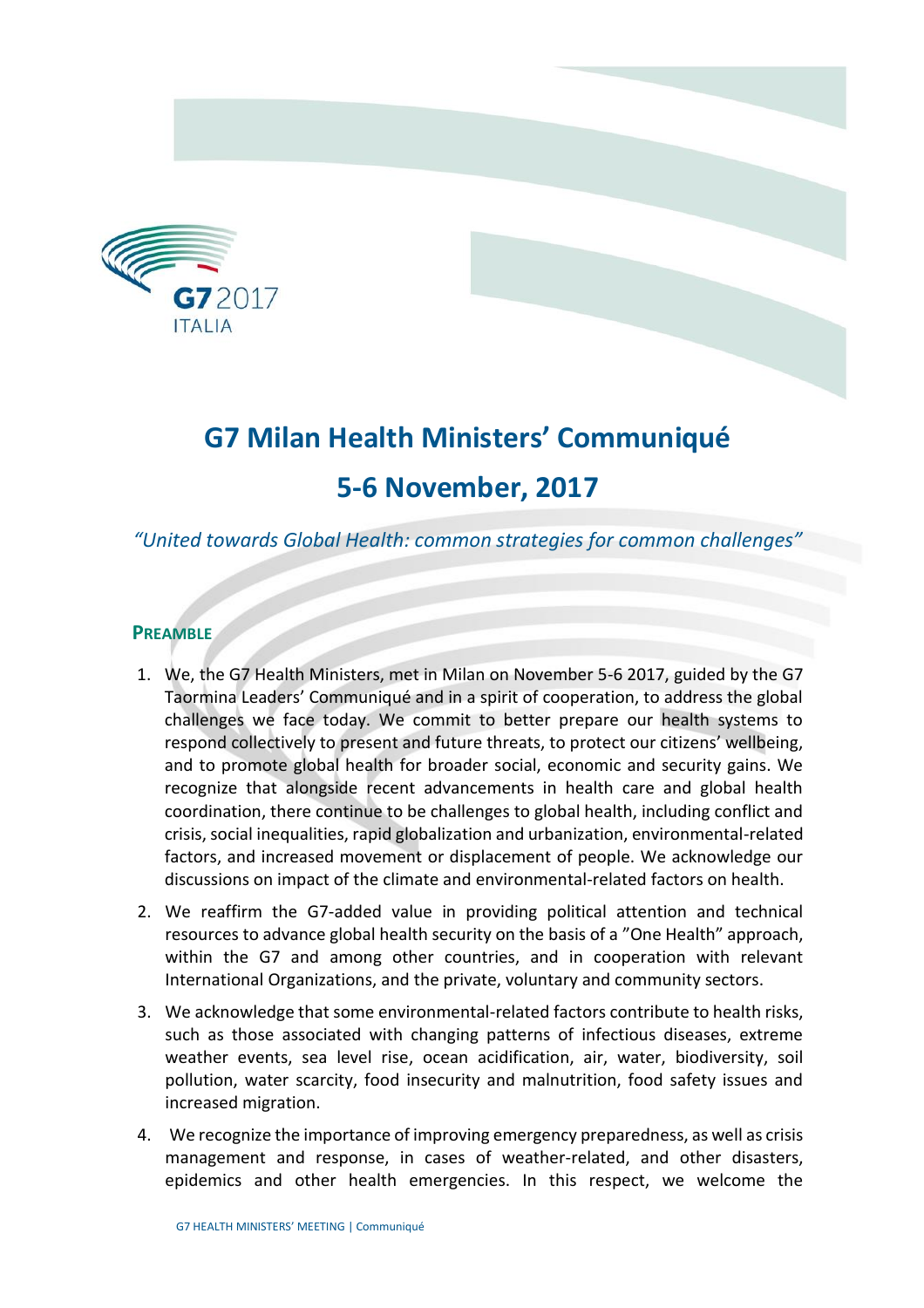

consultation, led by the Italian Presidency and with international experts, providing science-based considerations to support informed decisions. We are determined to coordinate efforts, foster innovation, and share knowledge, information, and monitoring and foresight tools, to support the resilience of health systems and to protect the health of our populations. We underline the need to safeguard the protection of health workers and facilities during emergencies and in conflictaffected areas as provided by international humanitarian law.

- 5. In line with previous G7 and G20 commitments and the objectives set by the 2030 Agenda for Sustainable Development and its Sustainable Development Goals (SDGs), we reiterate the importance of strengthening health systems through each country's path towards Universal Health Coverage (UHC), leaving no one behind, and of preventing health systems from collapsing during humanitarian and public health emergencies and effectively mitigating health crises. We will work together to implement the Sendai Framework for Disaster Risk Reduction. We seek to reduce global inequalities; to protect and improve the health of all individuals throughout their life course through inclusive health services; to tackle non-communicable diseases (NCDs); to sustain our commitments to eradicate polio through support to the Global Polio Eradication Initiative, and to end the epidemics of HIV/AIDS, malaria and tuberculosis by 2030 through the support to the Joint UN Programme on HIV/AIDS (UNAIDS), the Global Fund to Fight AIDS, Tuberculosis and Malaria, and UNITAID; to support key global initiatives such as Gavi the Vaccine Alliance; and to invest in research and innovation important to global health.
- 6. As the world gets closer to achieving global polio eradication, we also recognize the importance of continuing our efforts to succeed and keep the world sustainably polio‐ free, and, of the opportunity to leverage and transition polio assets and resources that have generated major and broader health benefits, including strengthened health systems.
- 7. We acknowledge the central leadership and coordinating role of WHO in country capacity building in preparing for and responding to public health emergencies, building resilient health systems, and the new strategic priority of WHO leadership to address the health impacts of climate and environmental factors. We acknowledge that WHO's financial and human resource capacities have to be strengthened, including through adequate and sustainable funding of the WHO Emergency Programme and the Contingency Fund for Emergencies (CFE). We will explore supporting the World Bank's Pandemic Emergency Financing Facility (PEF) and the WHO programme on environmental degradation and other determinants of health.
- 8. We reiterate our commitment to promote and invest in the health and protect the rights of women, children and adolescents, in line with the UN Global Strategy for Women's, Children's and Adolescents' Health and the G7 Roadmap for a Gender-Responsive Economic Environment, and we recognize their importance as positive agents of change to advance health for all.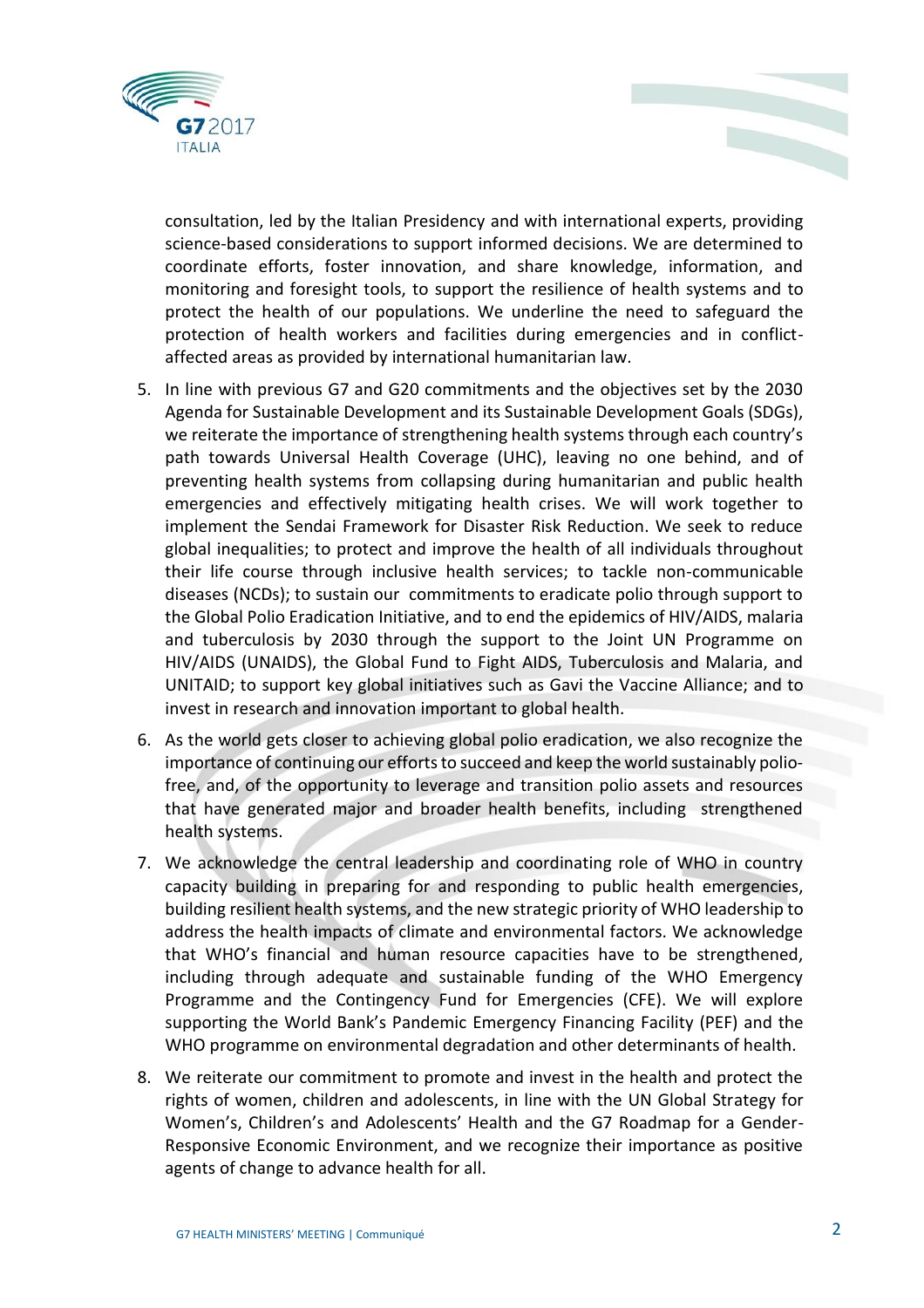

- 9. We acknowledge that food systems have a huge impact on human health. Therefore, in the context of the UN Decade of Action on Nutrition, we advocate for food systems that support healthy and sustainable diets, ensuring food security, safety and nutrition for everyone, including vulnerable and marginalized populations.
- 10. We recognize the Milan Global Nutrition Summit held on 4th November 2017 and the new policy and financial commitments that were made to accelerate the global response to malnutrition in all its forms. We reaffirm our collective commitment to lift 500 million people out of hunger and malnutrition by 2030, and call for further commitments from others on this important issue.
- 11. Guided by a One Health approach, we will continue to address antimicrobial resistance (AMR). Actions taken to address AMR make health systems stronger and more resilient by developing tools and structures to identify problems early, by minimizing the spread of infections, by prolonging the effectiveness of medications, and by promoting the production of new drugs, diagnostic and therapeutic and preventive alternatives that might otherwise go undeveloped. Unchecked AMR will undermine our efforts to strengthen health systems, and imperil our ability to deliver on the Sustainable Development Goals.

## **IMPACTS OF ENVIRONMENTAL FACTORS ON HEALTH**

- 12. It was noted that climate and environmental-related factors can aggravate existing health risks and create new threats. Examples include potential changes in the patterns and increased incidence of vector-, food-, water-borne and noncommunicable diseases, strains on essential services and health systems, changes to water and food security, as well as air, water, and soil pollution, impacts to poverty and social exclusion, aggravation of gender inequalities, and international migration. Poor and vulnerable populations are particularly affected. We recognize the need to promote resilient communities and health systems and improve the safety and security of health workers operating in emergencies.
- 13. We commit to strengthen surveillance systems, identify and analyze emerging risks; promote the use of evidence-based meteorological and climatic early warning systems by forecasting health impacts and risks. We will enable timely actions to reduce health risks such as implementing vector control practices that integrate the concepts of a One Health approach, where appropriate. In addition, we will work with our colleagues to promote inter-sectoral coordination to achieve vector control, and support access to water and sanitation, and solid waste management, through sustainable urban planning and construction, as well as sustainable use of ecosystems services.
- 14. We recognize the increased risk of transmission of emerging or re-emerging infectious diseases at the animal/human interface exacerbated by a changing environment; and therefore, the necessity to foster R&D on new tools and methods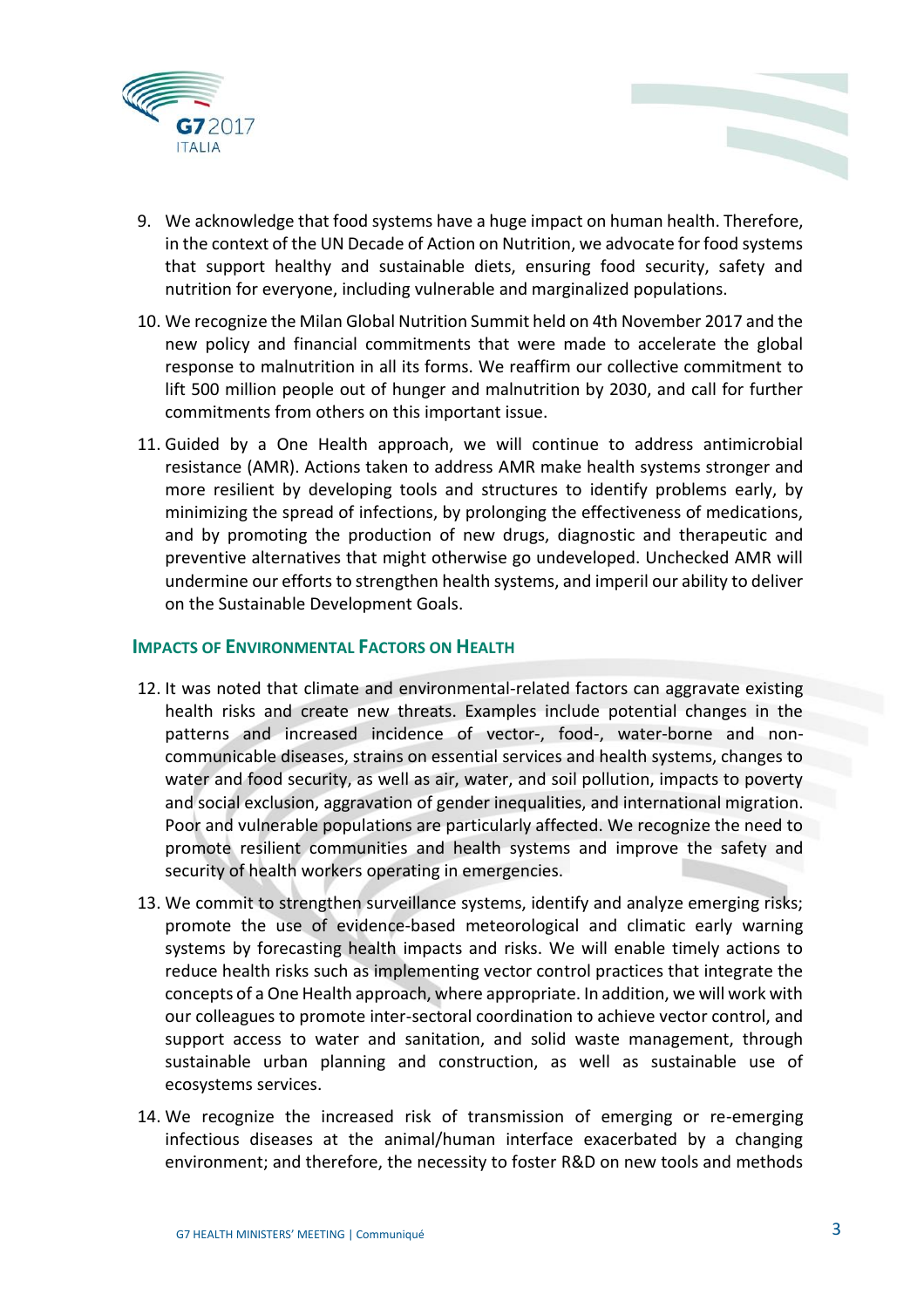



for vector control, pathogens ecology, diagnostic tests, innovative medicines, and new generation vaccines, also in the veterinary sector.

- 15. We commit to adapting and improving the resilience of health systems and communities while, being particularly mindful of the needs of vulnerable and marginalized groups, in light of the impact of environmental-related factors.
- 16. We recognize that education, training and the development of key tools are central for achieving the objectives of the 2030 Agenda for Sustainable Development and its SDGs. The entire educational and training system, including health professional education, can play a key role in disseminating knowledge of complex and interlinked environmental and health issues.
- 17. There is a need to raise public and professional awareness through information and sharing on the impact of climate and environmental related factors on health, and on the co-benefits to health of actions aimed at increasing resilience and addressing environmental degradation. We also need to promote the exchange of data, best practices, technology and tools at all levels, particularly those which are relevant at the urban, rural and community and workplace levels. Positive results can be achieved by working with our colleagues and stakeholders in sectors, such as environment, education, interdisciplinary research, transport, energy, finance, sustainable urban planning, sanitation, water and waste management, wildlife, agriculture and land use, and food systems.
- 18. We note the OECD's economic assessment of public health actions to improve people's lifestyles, and reduce the burden on non-communicable diseases in their report "Healthy people healthy planet – the role of health systems in promoting healthier lifestyles and a greener future". This work could be further explored to evaluate the environmental benefits and work productivity that these actions may have, in close cooperation with WHO, UNEP, and other relevant organizations.
- 19. The G7 can make a difference in addressing the health impacts of air, water, and soil pollution and thus prevent deaths and disabilities caused by related NCDs, including cancers, cardiovascular and lung disease, and diabetes. We will work collaboratively to share best practices and implement innovative approaches to improve surveillance and monitoring systems and support progress to reduce the burden of NCDs. We reiterate our commitment to work with our colleagues to achieve by 2020, the environmentally sound management of chemicals and waste throughout their life cycle, to minimize their adverse impacts on human health and the environment.
- 20. It is crucial to decrease exposure to air pollution, including by reducing emissions in urban areas. We will support inter-sectoral, evidence-based foresight exercises and policies to reduce drivers of pollution concentrations, and promote innovative solutions, such as smart working and sustainable mobility, clean energy, as foreseen, for example, by the Healthy Cities network, and the WHO/Climate and Clean Air Coalition (CCAC)/UN Environment's Breathelife Campaign. We will further support actions to improve indoor air quality through restrictions on tobacco smoking, as well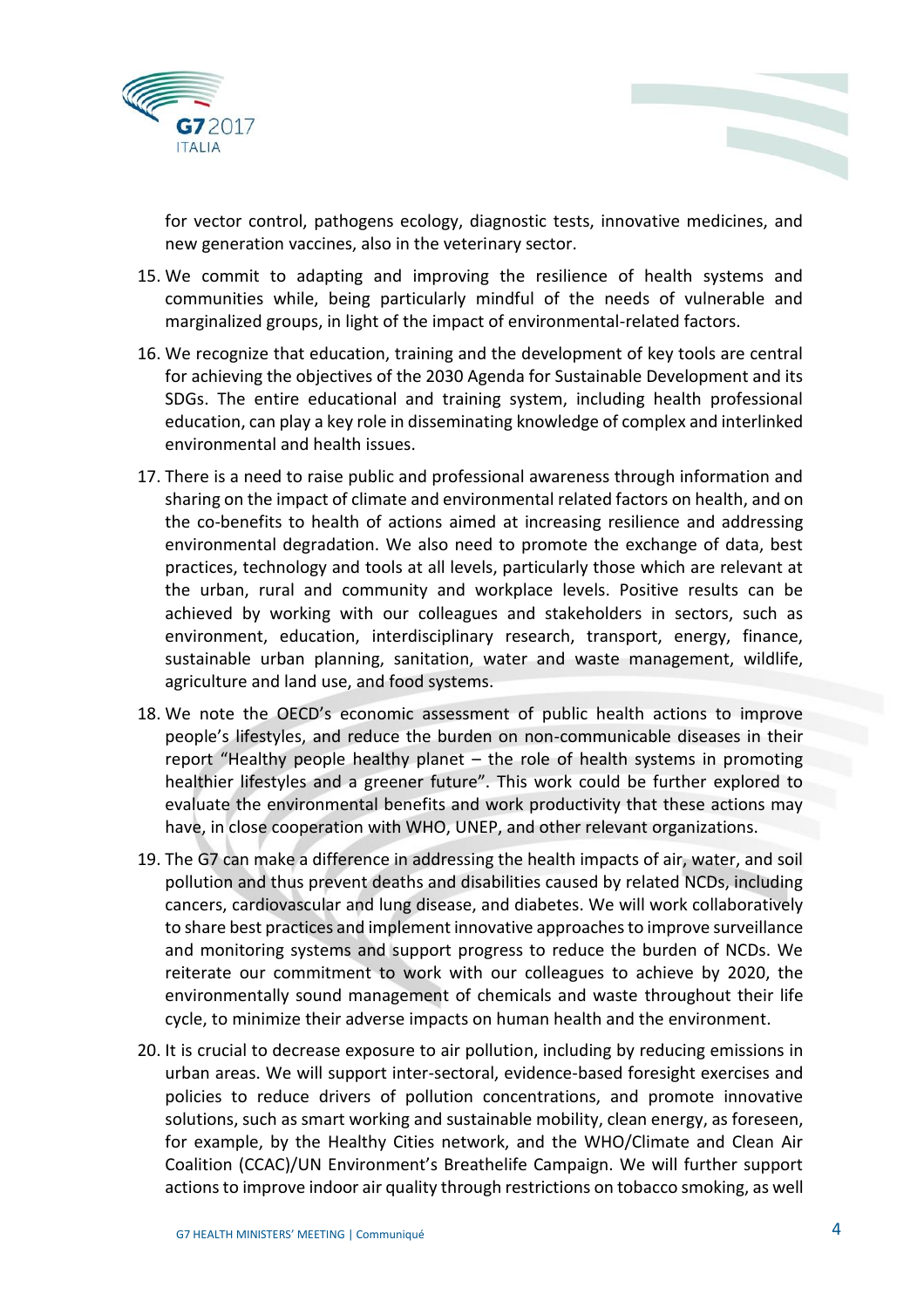

as introducing clean household energy interventions for cooking, heating and lighting, including via the WHO Guidelines for indoor air quality, household fuel combustion, alternative sources of clean energy, and use of cleaning products and improved ventilation in order to reduce disease burden, such as lung disease and cancer, while contributing to improved environmental outcomes.

- 21. We will work with our colleagues responsible for these policies to highlight the health impacts and opportunities and in particular look forward to health-related programs during the UN Climate Change Conference in Bonn on 6-17 November 2017 and to the Third United Nations Environment Assembly (UNEA-3) "Towards a Pollution-Free Planet" that will convene in Nairobi on 4-6 December 2017.
- 22. We will work with other sectors and with international colleagues towards achieving access to safe drinking water and sanitation by reducing geographical differences in services provided, avoiding discrimination or exclusion in access to services by vulnerable groups, and promoting affordability.
- 23. Guided by a One Health approach, we acknowledge the added-value of multidisciplinary cooperation between public health and veterinary public health, at national and the international levels, including through the FAO/OIE/WHO Tripartite collaboration. We encourage the development and sharing of harmonized surveillance programs, integrated data collection systems, and predictive models, in line with and based on the work of the World Organization for Animal Health (OIE).
- 24. We support R&D focused on new approaches that address malnutrition in all its forms, such as under-nutrition, micronutrients deficiencies, overweight and obesity; on food security and food safety; and on healthy and sustainable diets for growing populations in line with the Decade of Action on Nutrition. We will work with other sectors and international colleagues on efforts to promote green chemistry as well as non-chemical alternatives in food production and a sustainable food system to reduce pollution and lower their impact on finite resources, and by reducing food and water loss and waste (SDG 2 and SDG 12.3).
- 25. We welcome and support the provision of health services, particularly including immunization programs for migrants and refugees, including in situations of forced displacement and protracted crises, as well as the improvement of health services in transit and destination countries. This includes making immunization programs and clinical services available and accessible to everyone, while increasing the surveillance of infectious diseases and the monitoring of NCDs and their risk factors.
- 26. We will seek to improve access to physical and mental health services and assistance to migrants, refugees and crisis affected populations as appropriate. We will promote the identification, sharing, and adoption of good practices to address psychosocial needs of refugees and migrants. Following the adoption of the New York Declaration for Refugees and Migrants in September 2016, and the Resolution WHA 70.15 in May 2017, the support for migrants and refugees should consider their specific needs, leaving no one behind, in line with the 2030 Agenda for Sustainable Development.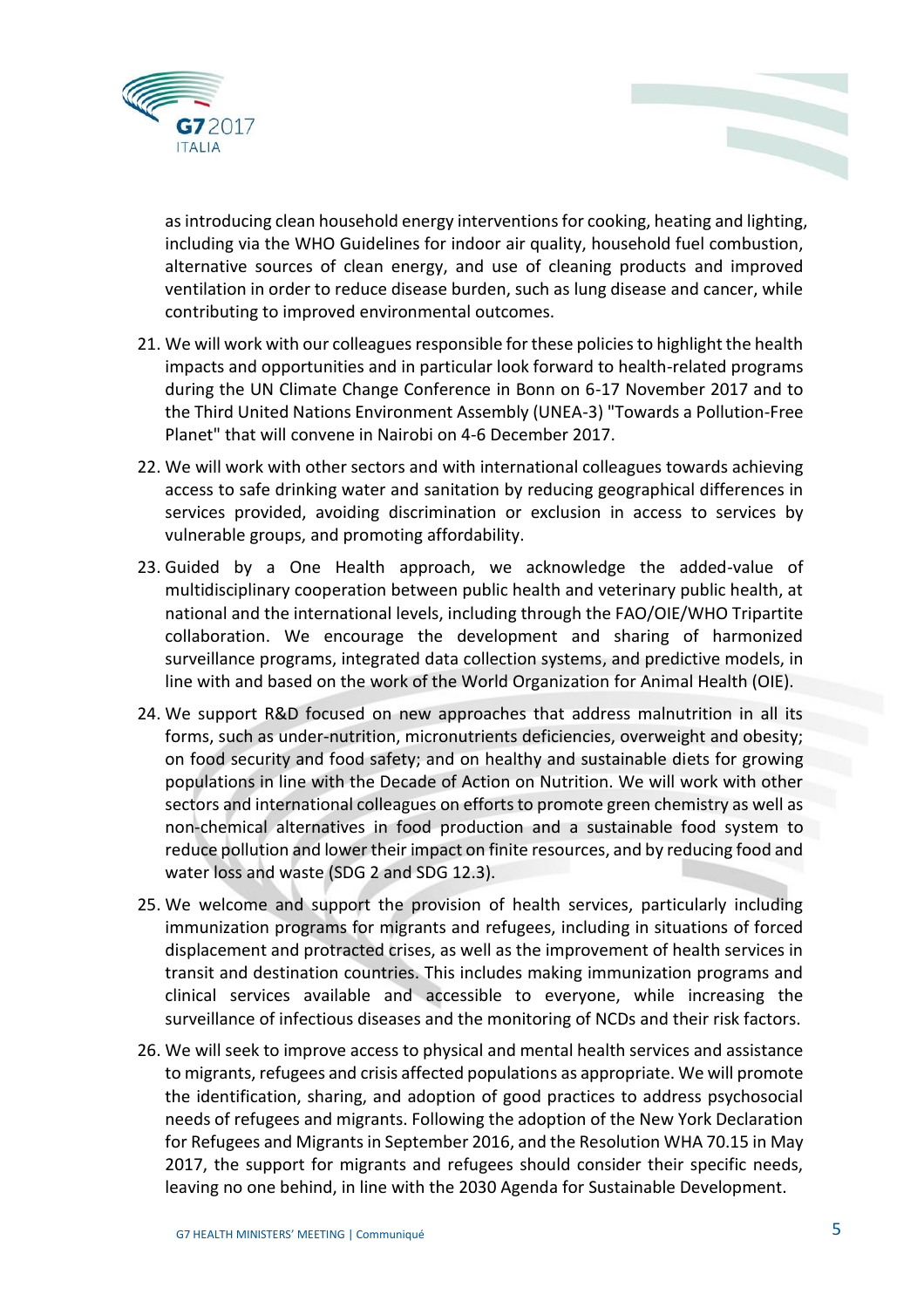



### **GENDER PERSPECTIVE IN HEALTH POLICIES AND RIGHTS FOR WOMEN, CHILDREN AND ADOLESCENTS**

- 27. Reaffirming the commitments regarding the promotion of gender equality in all areas, including the health policy sector, as adopted at the G7-Summit in Taormina in 2017 in the G7 Roadmap for a Gender-Responsive Economic Environment, we commit to respecting, protecting and fulfilling women's, children's and adolescents' right to the enjoyment of the highest attainable standard of physical and mental health, without discrimination. We will take concrete actions to strengthen health systems, policies, laws and programs that support their empowerment. We commit to enabling participation and equal opportunities for women in all areas and on all levels, especially in decision making processes, addressing their unique needs, and supporting the realization of their human rights.
- 28. We will pay particular attention to maternal, newborn, and child health, including by closing critical gaps for adolescents' health, with a specific focus on the poorest and most vulnerable. This requires context-specific investments in evidence‐based interventions that address the root causes of mortality, morbidity, discrimination, and violence.
- 29. Women, children and adolescents are not only beneficiaries of health and nutrition efforts, but positive agents of change. They play a key role in improving health systems by influencing the adoption of good health practices. Globally, women comprise more than two-thirds of health workforce. Investment in health sector jobs promotes women's economic participation. Sustainable economic growth and women's and adolescents' empowerment cannot be achieved if women and adolescents are unable to fully participate in economic, political and public life due to poor health and nutrition and a lack of representation.
- 30. We recognize the critical importance of addressing women's, children's and adolescents' health and nutrition. We will promote women's and adolescents' rights related to health and health care, according to the G7 Roadmap for a Gender-Responsive Economic Environment.
- 31. We invite the OECD to benchmark mental health performance focusing specifically on adolescents. We condemn sexual and gender-based violence that impacts women and girls across the globe. We need to demonstrate our commitment and our leadership in addressing sexual and gender‐based violence, including harmful practices such as child, early and forced marriage, and female genital mutilation, in line with SDG 5.2 and 5.3, and human trafficking, including for the purpose of sexual exploitation.
- 32. We will support and empower women's, children's and adolescents' voices, and meaningful participation through our policy, advocacy and programmatic engagement on health and nutrition and actively involve also men and boys as agents of change.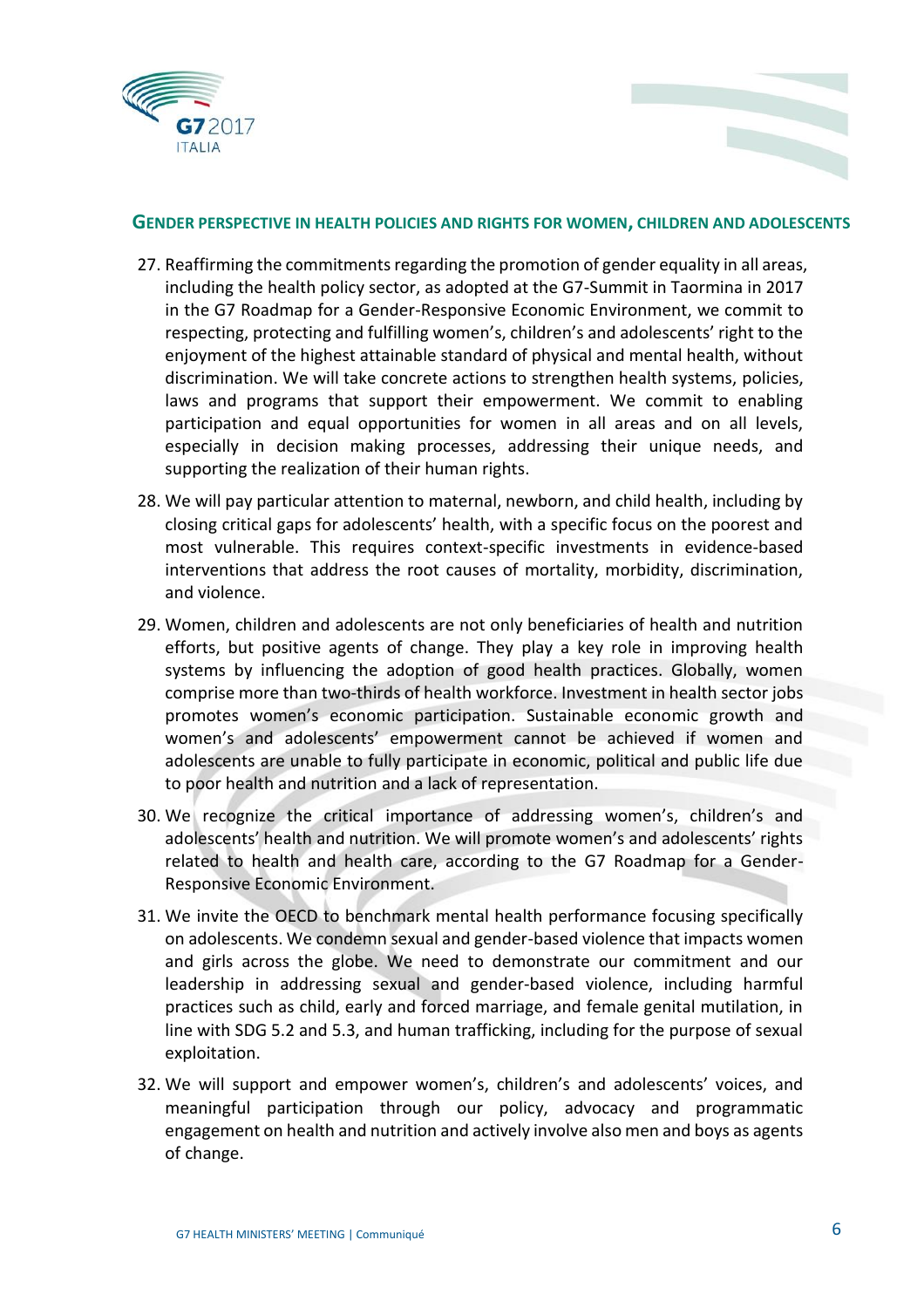



- 33. We will seek to invest in their education, improving their health literacy, skills, and capacities, including children and adolescents' gender and diversity-sensitive sexuality education, programes, and tools.
- 34. We will encourage health service delivery systems to be diversity-, gender- and agesensitive, taking into consideration cultural background without discrimination. We will support the collection, monitoring and reporting of health-related data disaggregated by gender and age.
- 35. We support the implementation of the UN Global Strategy for Women's, Children's and Adolescents' health and recognize the Global Financing Facility as a welcome innovative financing mechanism to support the achievement of its objectives. We also support the implementation of relevant evidence-based guidelines for women's, children's and adolescents' health and on sustainable and healthy diets, including the "Global plan of action to strengthen the role of health systems in addressing interpersonal violence, in particular against women and girls, and against children, the "INSPIRE Seven Strategies for Ending Violence Against Children" as well as the "Global Accelerated Action for the Health of Adolescents (AA-HA!)".

### **ANTIMICROBIAL RESISTANCE**

- 36. We intend to strengthen existing G7 commitments on AMR and to maintain global action to tackle AMR as a major current and future health threat. We will employ collective efforts guided by a One Health approach, addressing aspects related to human and animal health, plant production, food systems and environmental-related factors.
- 37. We appreciate the 2017 G20 commitments and efforts to tackle the challenges of AMR and we acknowledge the importance of G7-G20 communication and coordination to support implementation of the AMR actions and to address current threats and challenges to global health. We welcome the ongoing work of the tripartite, WHO, FAO, OIE, on AMR, and we note the work of OECD and their report "Tackling Antimicrobial Resistance, Ensuring Sustainable R&D". We welcome the establishment of the Global Collaboration Hub on Research and Development on AMR and note its potential to become an effective platform to align and to leverage investment for AMR R&D, taking note of G20 recommendations, to support integrated R&D coordination across the One Health spectrum.
- 38. We support collaboration of the Global AMR R&D Collaboration Hub with existing international networks and initiatives like the UN Ad-hoc Interagency Coordination Group on AMR, the Global Antibiotic Research &Development Partnership (GARDP), the Combating Antibiotic Resistant Bacteria Biopharmaceutical Accelerator (CARB-X), and the Joint Programming Initiative on AMR. We collectively agree to support this Hub by joining the interim board of members and actively inputting into the design of the Hub.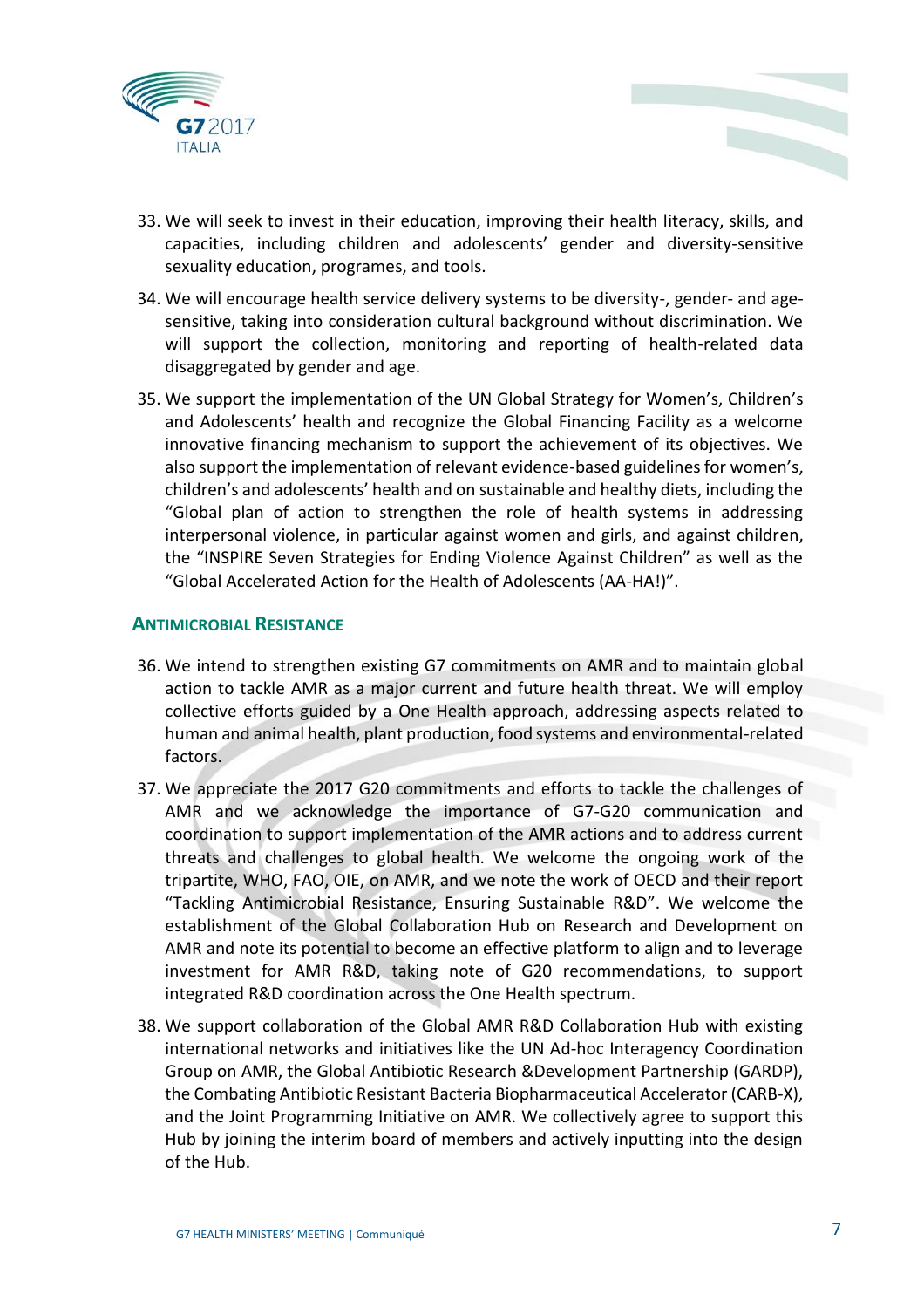

- 39. We will promote R&D for new antimicrobials, alternative therapies, vaccines and rapid-point-of care diagnostics, in particular for WHO-defined priority pathogens and tuberculosis. We endeavor to preserve the existing therapeutic options. We see at this as a first step towards the acceleration of political commitments and urgent coordination, we look forward to the report to the United Nations General Assembly on AMR and the High Level Meeting on Tuberculosis in 2018.
- 40. We welcome and support the development of evidence-based strategies, tools and interventions to fight AMR, and sustain research related to the Strategic Objectives of the WHO Global Action Plan. To better understand the links between AMR and the risks to human, animal and environmental health, research is required to interpret the incidence, prevalence and geographical pattern of AMR and Antimicrobial Use (AMU), and on how AMR is transmitted and dispersed within and among populations, between humans and animals and potential risk from exposure to food and environmental sources. In this context, we note the potential role that soil microorganisms can play in the fight against AMR.
- 41. We will support low and middle income countries to improve their access to effective prevention, diagnosis, and treatments as well as their surveillance capability in both human and animal health sectors. We will encourage their enrolment in GLASS and participation in other global surveillance endeavors. Furthermore, we will support the coherence and integration of approaches to monitoring and evaluation at national, regional, and global levels, building from the WHO, FAO and OIE Tripartite's draft 'Monitoring and Evaluation of the Global Action Plan on AMR: Proposed Approach'.
- 42. We welcome the work done by the G7 Chief Veterinary Officers (CVO) Second Forum (Rome, 4-5 October 2017) in documenting a common approach on definitions of therapeutic, responsible, and prudent use of antimicrobials in animals, and in strengthening avian influenza surveillance and prevention measures.

### **CONCLUSIONS**

- 43. We recognize the urgent need to build political momentum on the importance of addressing the impacts of environmental degradation and other factors on health and coordinated action for strengthening health systems, in line with aid effectiveness principles. This includes addressing health workforce shortages and poor health financing by countries to achieve their goals of increasing access to health care. We welcome WHO, World Bank, UNICEF, and relevant partners, including OECD, joint action for supporting countries to achieve SDG 3.8, and look forward to the progress reported at the UHC Forum 2017 next month in Tokyo.
- 44. We acknowledge the particular challenges of delivering health services in fragile states and conflict‐affected areas, where health systems are often compromised and ill-equipped to respond. Moreover, medical personnel and facilities in areas of conflict are increasingly under attack. Highlighting UN Security Council Resolution